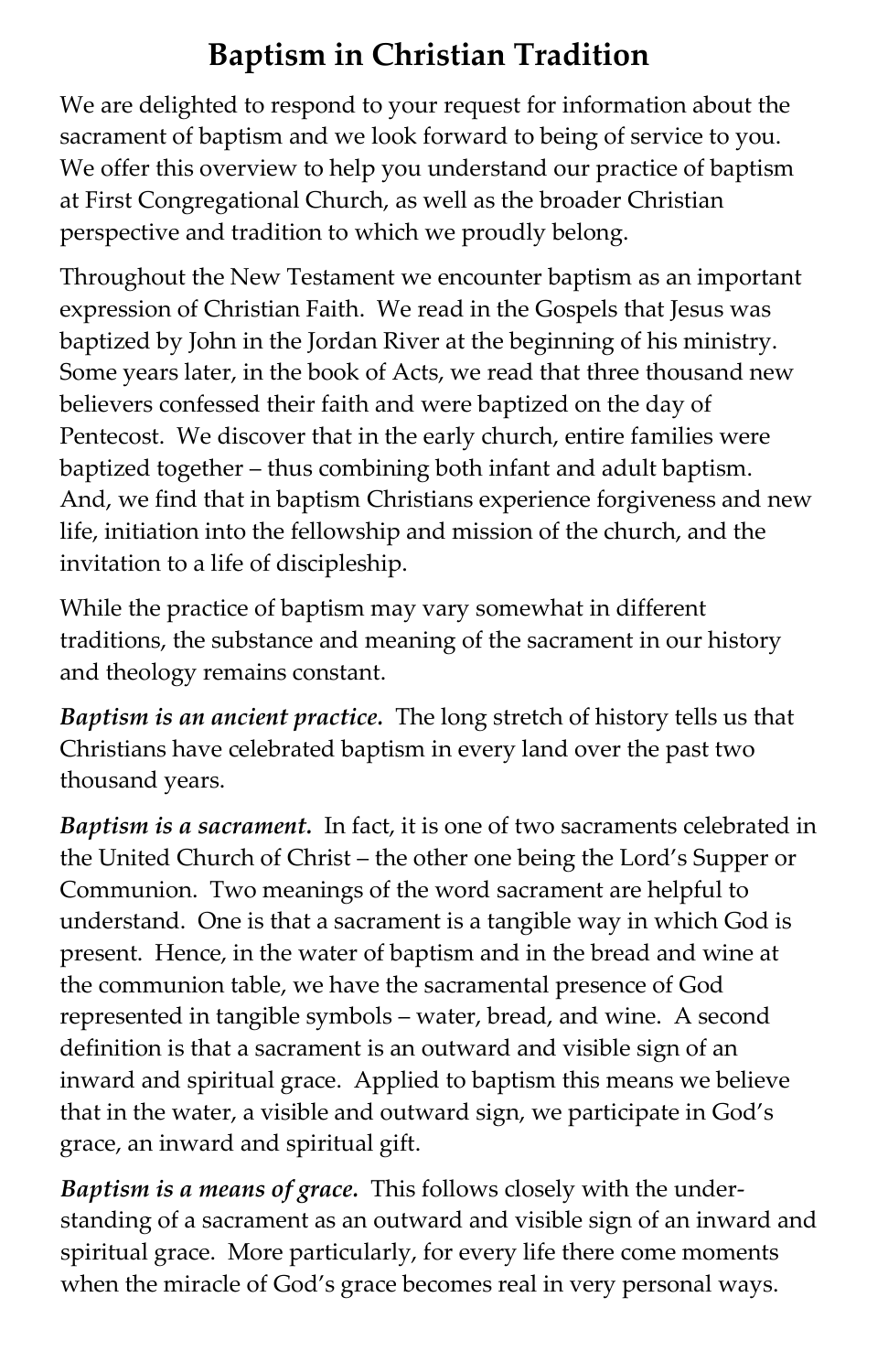There is a felt sense that God is very near and that the moment bears a special blessing. Baptism is such a moment when the gift of life, the power of love, and the convictions of faith are all held together before God in this light.

*Baptism is a promise.* In the words and water of baptism, a promise is made to teach and live the Christian faith. That promise is extended in three directions: by parents on behalf of their child or by an individual for him or herself, by the congregation in promising the sustaining ministry and presence of the church, and by godparents who promise to help a child to grow up into the Christian Faith. Incidentally, while having godparents is not a common practice in the United Church of Christ, we at First Church welcome this if a family should desire the special relationship of godparents for their children.

*Baptism is a birth***.** Your child was born when the waters of birth opened, and she came forth into the world. As the waters of baptism touch her head, she is invited into the spiritual birth of a relationship to God. In many expressions of Christian tradition, the symbol of the water, in fact, connotes a dying and rising again in Christ.

*Baptism is a sacred obligation.* As you present your child for baptism, you are promising to invest a special love in his life, a love experienced by raising him in the Christian Faith. This is an awesome task and one that can be fully realized only by taking your own faith as parents seriously. The church stands ready to support you in that task and to encourage your growth as you tend to the growth of your child.

*Baptism is an act of worship.* In our tradition, baptism normally occurs in the presence of the worshiping congregation. For this reason, private baptisms are rarely done. It is also why we ask that photographs of this special moment be taken after the ceremony or service, rather than during the sacrament.

#### **How Can I Learn More?**

The first step is to make an appointment as soon as possible to meet with one of the ministers. During that appointment the minister will get to know you and your particular desire for baptism. In consultation with the minister, appropriate plans will be made.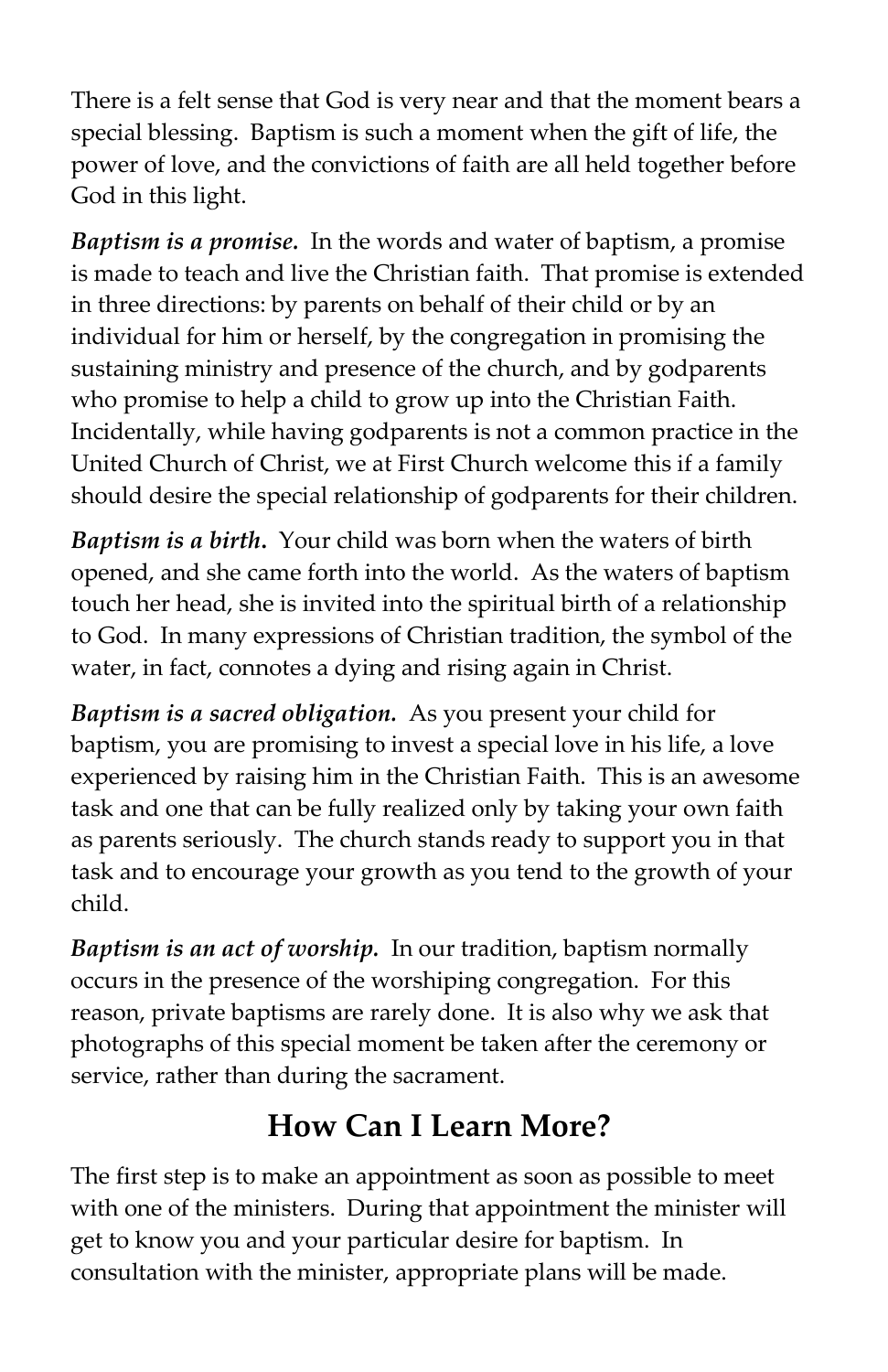#### **Additional Information**

Often people ask whether there is a gratuity or cost for providing the sacrament of baptism. There is no fee or gratuity expected.

It is helpful to remember the important relationship between baptism and confirmation in the United Church of Christ. Most often, baptism occurs in infancy as parents and the church make promises on behalf of a child yet too young to speak for him or herself. The corollary to this is confirmation, usually as a child enters her or his teen years. At this time the child, now grown, is asked to confirm the promises once made on his or her behalf. A confirmation class taught by the ministers precedes the rite of confirmation. To put these two acts in a visual image, baptism and confirmation are like two bookends in the process of Christian initiation.

**Minister** The Rev. Dr. Todd G. Yonkman, Interim Pastor Rev. Rebecca D. Brown, Associate Pastor

\_\_\_\_\_\_\_\_\_\_\_\_\_\_\_\_\_\_\_\_\_\_\_\_\_\_

**Office Manager** Sue Miltenberger

\_\_\_\_\_\_\_\_\_\_\_\_\_\_\_\_\_\_\_\_\_\_\_\_\_\_

**Church Office Hours** Monday – Friday 9 a.m. – 3 p.m.

Telephone …………………..……………… 860-653-4537 Email….sue@firstchurchgranby.org